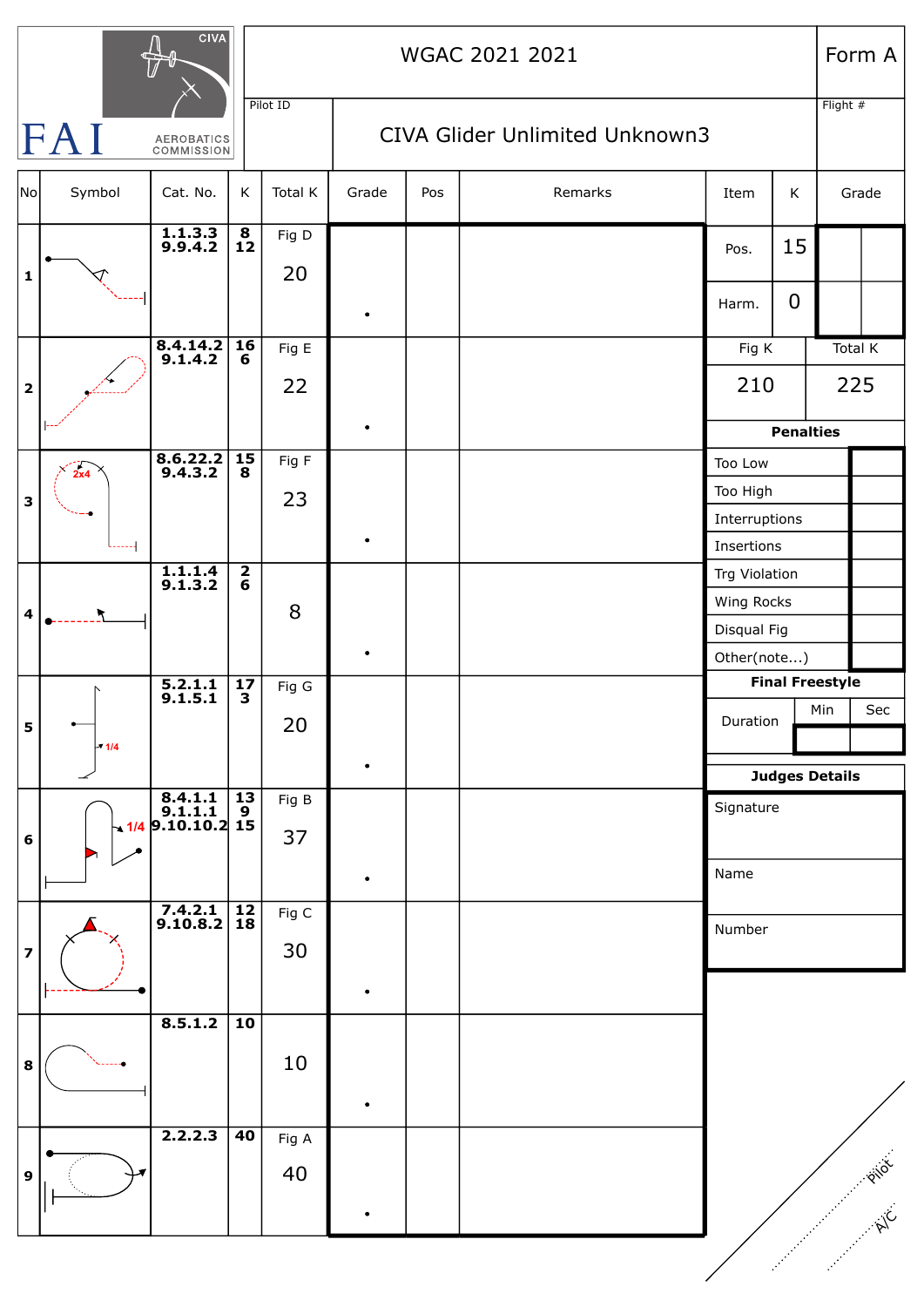

Pilot

A/C